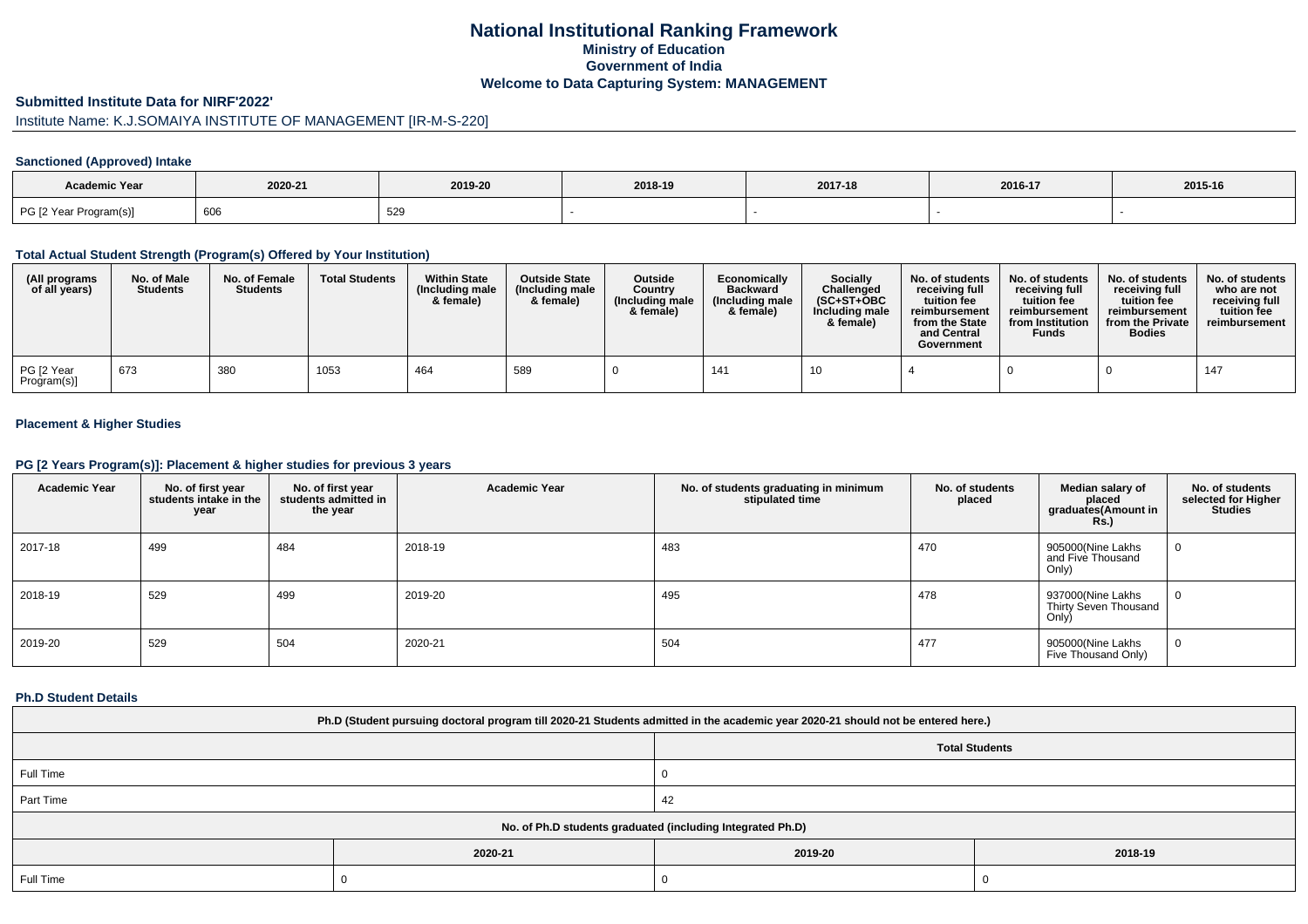| Part Time |  |  |
|-----------|--|--|
|           |  |  |

## **Financial Resources: Utilised Amount for the Capital expenditure for previous 3 years**

| <b>Academic Year</b>                                                                                                                                                           | 2020-21                                                                              |                                                                                        | 2018-19                                                                                    |  |  |  |  |  |
|--------------------------------------------------------------------------------------------------------------------------------------------------------------------------------|--------------------------------------------------------------------------------------|----------------------------------------------------------------------------------------|--------------------------------------------------------------------------------------------|--|--|--|--|--|
|                                                                                                                                                                                | <b>Utilised Amount</b>                                                               |                                                                                        | <b>Utilised Amount</b>                                                                     |  |  |  |  |  |
| Annual Capital Expenditure on Academic Activities and Resources (excluding expenditure on buildings)                                                                           |                                                                                      |                                                                                        |                                                                                            |  |  |  |  |  |
| Library (Books, Journals and e-Resources only)                                                                                                                                 | 26527108 (Two Crore Sixty Five Lakh Twenty Seven<br>Thousand One hundred Eight only) | 26613174 (Two Crore Sixty Six Lakh Thirteen Thousand One<br>hundred Seventy Four only) | 24175066 (Two Crore Forty One Lakh Seventy Five Thousand<br>Sixty Six only)                |  |  |  |  |  |
| Expenditure on setting up/upgradation of laboratory                                                                                                                            | 8601459 (Eighty Six Lakh One Thousand Four Hundred Fifty<br>Nine only)               | 14341016 (One Crore Forty Three Lakh Forty One Thousand<br>Sixteen only)               | 7691383 (Seventy Six Lakh Ninety One Thousand Three<br>Hundred Eighty Three only)          |  |  |  |  |  |
| Other expenditure on creation of Capital Assets (For setting up<br>classrooms, seminar hall, conference hall, library excluding<br>expenditure on Land , Building, Roads etc.) | 1095980 (Ten Lakh Ninety Five Thousand Nine Hundred<br>Eighty only)                  | 2788375 (Twenty Seven Lakh Eighty Eight Thousand Three<br>Hundred Seventy Five only)   | 13421844 (One Crore Thirty Four Lakh Twenty One Thousand<br>Eight Hundred Forty Four only) |  |  |  |  |  |

## **Financial Resources: Utilised Amount for the Operational expenditure for previous 3 years**

| Academic Year                                                                                                                                                                                   | 2020-21                                                                                           | 2019-20                                                                                         | 2018-19                                                                                 |  |  |  |  |  |
|-------------------------------------------------------------------------------------------------------------------------------------------------------------------------------------------------|---------------------------------------------------------------------------------------------------|-------------------------------------------------------------------------------------------------|-----------------------------------------------------------------------------------------|--|--|--|--|--|
|                                                                                                                                                                                                 | <b>Utilised Amount</b>                                                                            | <b>Utilised Amount</b>                                                                          | <b>Utilised Amount</b>                                                                  |  |  |  |  |  |
| <b>Annual Operational Expenditure</b>                                                                                                                                                           |                                                                                                   |                                                                                                 |                                                                                         |  |  |  |  |  |
| Salaries (Teaching and Non Teaching staff)                                                                                                                                                      | 264981386 (Twenty Six Crore Forty Nine Lakh Eighty One<br>Thousand Three hundred Eighty Six only) | 231983320 (Twenty Three Crore Nineteen Lakh Eighty Three<br>Thousand Three Hundred Twenty only) | 201939270 (Twenty Crore Nineteen Lakh Thirty Nine<br>Thousand Two Hundred Seventy only) |  |  |  |  |  |
| Maintenance of Academic Infrastructure or consumables and<br>other running expenditures (excluding maintenance of hostels<br>and allied services, rent of the building, depreciation cost, etc) | 186227031 (Eighteen Crore Sixty Two Lakh Twenty Seven<br>Thousand Thirty One only)                | 218653850 (Twenty One Crore Eighty Six Lakh Fifty Three<br>Thousand Eight Hundred Fifty only)   | 204252116 (Twenty Crore Forty Two Lakh Fifty Two Thousand<br>One Hundred Sixteen only)  |  |  |  |  |  |
| Seminars/Conferences/Workshops                                                                                                                                                                  | 675395 (Six Lakh Seventy Five Thousand Three Hundred<br>Ninety Five only)                         | 4792573 (Forty Seven Lakh Ninety Two Thousand Five<br>Hundred Seventy Three only)               | 2909835 (Twenty Nine Lakh Nine Thousand Eight Hundred<br>Thirty Five only)              |  |  |  |  |  |

#### **Sponsored Research Details**

| <b>Financial Year</b>                    | 2020-21                         | 2019-20                                             | 2018-19                      |
|------------------------------------------|---------------------------------|-----------------------------------------------------|------------------------------|
| Total no. of Sponsored Projects          |                                 |                                                     |                              |
| Total no. of Funding Agencies            |                                 |                                                     |                              |
| Total Amount Received (Amount in Rupees) | 275000                          | 876800                                              | 150000                       |
| Amount Received in Words                 | Two Lakhs Seventy Five Thousand | Eight Lakhs Seventy Six Thousand Eight Hundred only | One Lakh Fifty Thousand Only |

## **Consultancy Project Details**

| <b>Financial Year</b>                    | 2020-21                                                        | 2019-20                           | 2018-19                                      |
|------------------------------------------|----------------------------------------------------------------|-----------------------------------|----------------------------------------------|
| Total no. of Consultancy Projects        | 209                                                            | 139                               |                                              |
| Total no. of Client Organizations        | 209                                                            | 136                               |                                              |
| Total Amount Received (Amount in Rupees) | 212275                                                         | 68500                             | 518400                                       |
| Amount Received in Words                 | Two Lakhs Twelve Thousand Two Hundred and Seventy Five<br>only | Sixty Eight Thousand Five Hundred | Five Lac Eighteen Thousand Four Hundred only |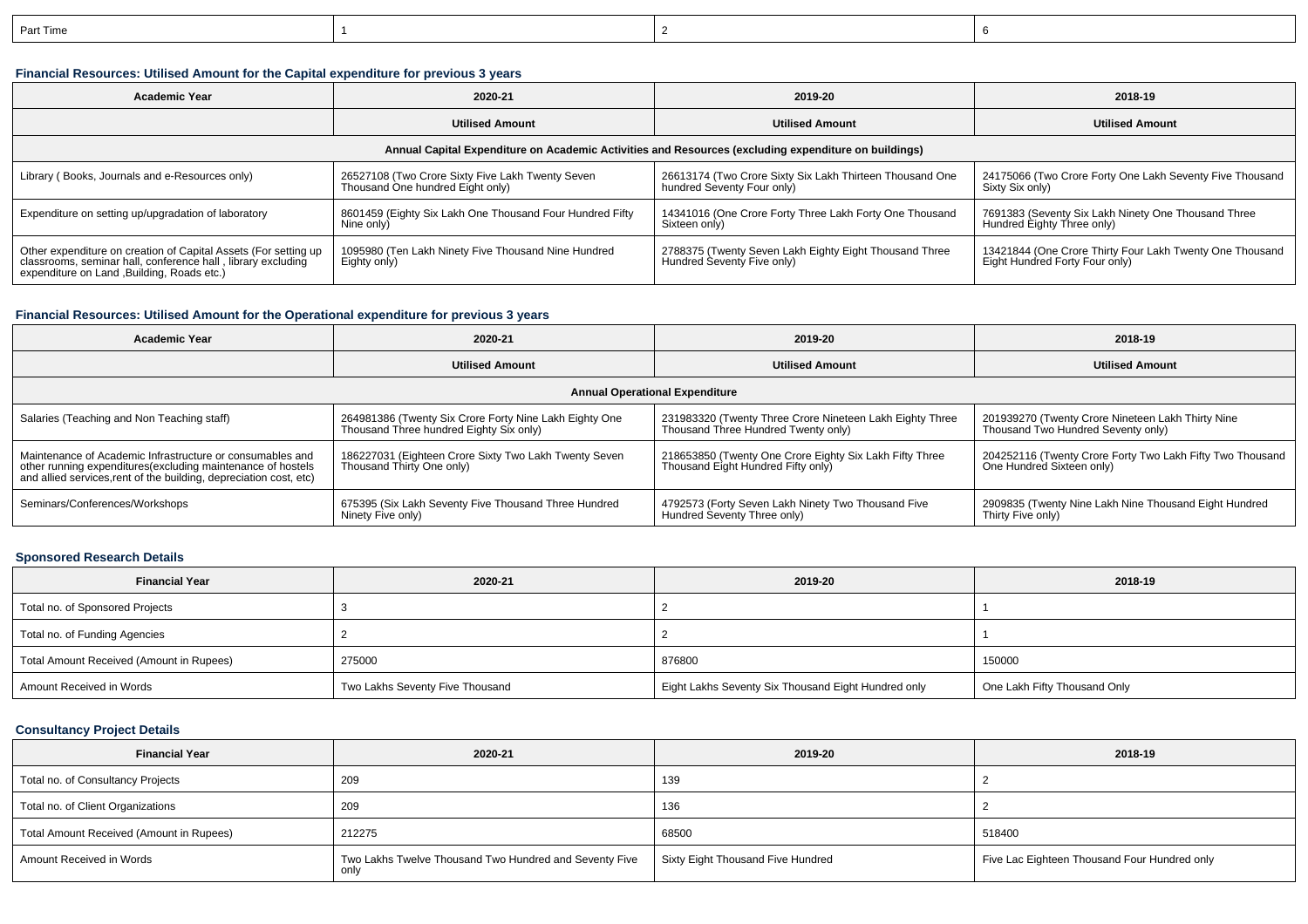## **Executive Development Program/Management Development Programs**

| <b>Financial Year</b>                                                             | 2020-21                                                                           | 2019-20                                                                   | 2018-19                                                                           |
|-----------------------------------------------------------------------------------|-----------------------------------------------------------------------------------|---------------------------------------------------------------------------|-----------------------------------------------------------------------------------|
| Total no. of Executive Development Programs/ Management<br>Development Programs   | 45                                                                                | 40                                                                        | 43                                                                                |
| Total no. of Participants                                                         | 1542                                                                              | 1126                                                                      | 1122                                                                              |
| Total Annual Earnings (Amount in Rupees)(Excluding Lodging<br>& Boarding Charges) | 37470876                                                                          | 25641448                                                                  | 12769347                                                                          |
| Total Annual Earnings in Words                                                    | Three Crores Seventy Four Lacs Seventy Thousand Eight<br>Hundred Seventy Six Only | Two Crores Fifty Six Lacs Forty Thousand Four Hundred Forty<br>Eight Only | One Crore Twenty Seven Lacs Sixty Nine Thousand Three<br>Hundred Forty Seven Only |

## **PCS Facilities: Facilities of physically challenged students**

| 1. Do your institution buildings have Lifts/Ramps?                                                                                                         | Yes, more than 80% of the buildings |
|------------------------------------------------------------------------------------------------------------------------------------------------------------|-------------------------------------|
| 2. Do your institution have provision for walking aids, including wheelchairs and transportation from one building to another for<br>handicapped students? | Yes                                 |
| 3. Do your institution buildings have specially designed toilets for handicapped students?                                                                 | Yes, more than 80% of the buildings |

# **Faculty Details**

| Srno           | <b>Name</b>                       | Age | Designation                | Gender | Qualification | <b>Experience (In</b><br>Months) | <b>Currently working</b><br>with institution? | <b>Joining Date</b> | <b>Leaving Date</b>      | <b>Association type</b> |
|----------------|-----------------------------------|-----|----------------------------|--------|---------------|----------------------------------|-----------------------------------------------|---------------------|--------------------------|-------------------------|
| $\overline{1}$ | Prof Dr Sujata Rao                | 67  | Associate Professor        | Female | Ph.D          | 468                              | Yes                                           | 15-07-2004          | $\overline{\phantom{a}}$ | Adhoc / Contractual     |
| $\overline{2}$ | Prof Dr Rushi<br>Anandan          | 52  | <b>Assistant Professor</b> | Male   | Ph.D          | 277                              | Yes                                           | 09-04-2011          | $-$                      | Regular                 |
| 3              | Prof Dr Reena<br>Mehta            | 51  | Associate Professor        | Female | Ph.D          | 288                              | Yes                                           | 01-07-2006          | $\mathbf{u}$             | Regular                 |
| $\overline{4}$ | Prof Dr Kirti Arekar              | 43  | Associate Professor        | Female | Ph.D          | 226                              | Yes                                           | 26-03-2010          | $\mathbf{u}$             | Regular                 |
| 5              | Prof Amitabh Sen<br>Gupta         | 71  | <b>Assistant Professor</b> | Male   | M.A           | 540                              | Yes                                           | 05-01-2012          | $\sim$                   | Adhoc / Contractual     |
| 6              | Prof Dr Purshottam<br>Saberwal    | 71  | <b>Assistant Professor</b> | Male   | Ph.D          | 564                              | Yes                                           | 15-10-2013          | $\overline{\phantom{a}}$ | Adhoc / Contractual     |
| $\overline{7}$ | Prof Avani Rachh                  | 49  | <b>Assistant Professor</b> | Female | <b>MBA</b>    | 312                              | Yes                                           | 01-07-1998          | $\overline{\phantom{a}}$ | Regular                 |
| 8              | Prof Dr Sonal Ved                 | 49  | <b>Assistant Professor</b> | Female | Ph.D          | 336                              | Yes                                           | 01-05-2000          | $\sim$                   | Regular                 |
| 9              | Prof Dr Prema<br>Basargekar       | 57  | Professor                  | Female | Ph.D          | 312                              | Yes                                           | 18-06-2007          | $\overline{\phantom{a}}$ | Regular                 |
| 10             | Prof Dr Rinku Jain                | 48  | Associate Professor        | Female | Ph.D          | 228                              | Yes                                           | 10-08-2009          | $\overline{\phantom{a}}$ | Regular                 |
| 11             | Prof Dr Chandan<br>Singhavi       | 46  | <b>Assistant Professor</b> | Female | Ph.D          | 288                              | Yes                                           | 18-06-2007          | $\overline{\phantom{a}}$ | Regular                 |
| 12             | Prof I V Srinivas                 | 44  | <b>Assistant Professor</b> | Male   | <b>MCA</b>    | 240                              | Yes                                           | 10-01-2008          | $\overline{\phantom{a}}$ | Regular                 |
| 13             | Prof Dr Kalpakam<br>Gopalkrishnan | 59  | Associate Professor        | Female | Ph.D          | 264                              | Yes                                           | 16-06-2008          | $\overline{a}$           | Regular                 |
| 14             | Prof Dr Swati<br>Shrikant Godbole | 51  | Associate Professor        | Female | Ph.D          | 324                              | Yes                                           | 16-02-2010          | $\overline{\phantom{a}}$ | Regular                 |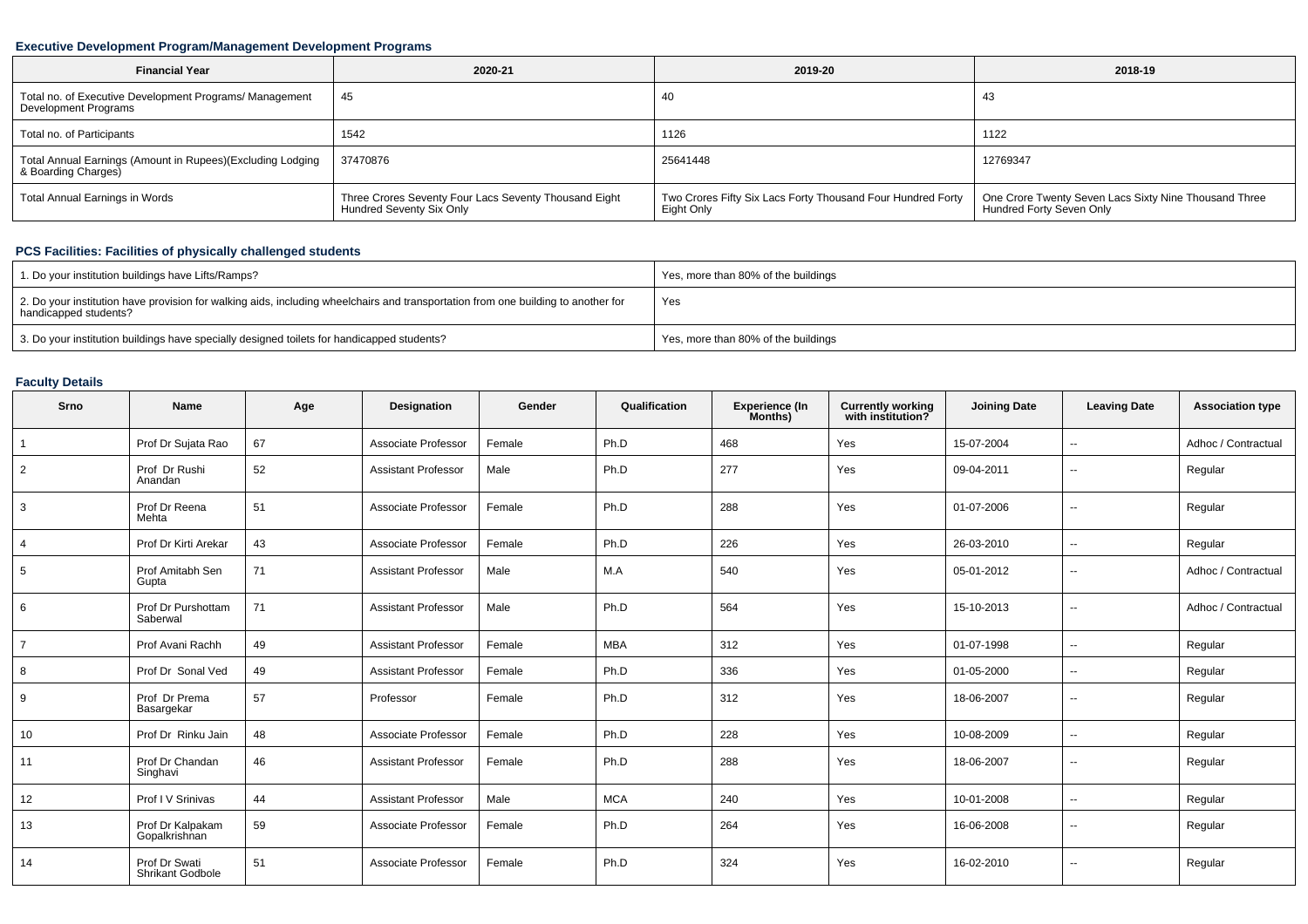| 15 | Prof Dr Monica<br>Khanna           | 57 | Dean / Principal /<br>Director / Vice<br>Chancellor | Female | Ph.D       | 348 | Yes | 01-11-1995 |                          | Regular |
|----|------------------------------------|----|-----------------------------------------------------|--------|------------|-----|-----|------------|--------------------------|---------|
| 16 | Prof Dr Aparna Bhat                | 49 | Associate Professor                                 | Female | Ph.D       | 300 | Yes | 01-11-2010 | ⊷.                       | Regular |
| 17 | Prof Dr Rupali<br>Gadkari Paranipe | 41 | <b>Assistant Professor</b>                          | Female | Ph.D       | 187 | Yes | 01-11-2006 | $\overline{\phantom{a}}$ | Regular |
| 18 | Prof Dr Jaya Iyer                  | 43 | Associate Professor                                 | Female | Ph.D       | 252 | Yes | 18-06-2007 | ⊷.                       | Regular |
| 19 | Prof Dr Sanjiwani<br>Kumar         | 42 | Associate Professor                                 | Female | Ph.D       | 239 | Yes | 18-06-2007 | $\overline{\phantom{a}}$ | Regular |
| 20 | Prof Dr Sindhu S<br>Singh          | 44 | Associate Professor                                 | Female | Ph.D       | 240 | Yes | 18-06-2007 | ⊷.                       | Regular |
| 21 | Prof Dr Shailaja<br>Karve          | 58 | Professor                                           | Female | Ph.D       | 300 | Yes | 15-12-2006 | $\overline{\phantom{a}}$ | Regular |
| 22 | Prof Dr Ramkishen<br>Yelamanchili  | 52 | Associate Professor                                 | Male   | Ph.D       | 372 | Yes | 05-01-2007 | ⊷.                       | Regular |
| 23 | Prof Dr Rashmi<br>Soni             | 44 | Associate Professor                                 | Female | Ph.D       | 276 | Yes | 11-11-2013 | $\overline{\phantom{a}}$ | Regular |
| 24 | Prof Dr Archana<br>Raje            | 45 | <b>Assistant Professor</b>                          | Female | Ph.D       | 288 | Yes | 01-11-2007 | $\overline{\phantom{a}}$ | Regular |
| 25 | Prof Dr Hemangi<br>Bhalerao        | 51 | Associate Professor                                 | Female | Ph.D       | 276 | Yes | 16-06-2008 | $\overline{\phantom{a}}$ | Regular |
| 26 | Prof Dr Kiran<br>Sharma            | 49 | Associate Professor                                 | Female | Ph.D       | 252 | Yes | 20-07-2009 | $\overline{\phantom{a}}$ | Regular |
| 27 | Prof Dr Poonam<br>Chauhan          | 49 | Associate Professor                                 | Female | Ph.D       | 222 | Yes | 31-01-2012 | $\overline{\phantom{a}}$ | Regular |
| 28 | Prof Dr Bharati W                  | 51 | Associate Professor                                 | Female | Ph.D       | 264 | Yes | 01-01-2010 | $\overline{\phantom{a}}$ | Regular |
| 29 | Prof Dr Vilasini<br>Jadhav         | 43 | <b>Assistant Professor</b>                          | Female | Ph.D       | 228 | Yes | 01-03-2012 | $\overline{\phantom{a}}$ | Regular |
| 30 | Prof Rahul Mulay                   | 50 | <b>Assistant Professor</b>                          | Male   | <b>MBA</b> | 264 | Yes | 02-01-2012 | $\overline{\phantom{a}}$ | Regular |
| 31 | Prof Dr<br>Lakshmikanth Hari       | 39 | <b>Assistant Professor</b>                          | Male   | Ph.D       | 114 | Yes | 25-01-2012 | --                       | Regular |
| 32 | Prof Sunil Parmar                  | 40 | <b>Assistant Professor</b>                          | Male   | <b>MBA</b> | 179 | Yes | 04-01-2012 | -−                       | Regular |
| 33 | Prof Dr Shaila<br>Srivastava       | 61 | <b>Assistant Professor</b>                          | Female | Ph.D       | 336 | Yes | 23-01-2012 | ⊷.                       | Regular |
| 34 | Prof Dr Smita<br>Ramakrishna       | 49 | <b>Assistant Professor</b>                          | Female | Ph.D       | 252 | Yes | 31-07-2012 | ⊷.                       | Regular |
| 35 | Prof Dr Neha Gupta                 | 37 | <b>Assistant Professor</b>                          | Female | Ph.D       | 198 | Yes | 01-08-2012 | $\overline{\phantom{a}}$ | Regular |
| 36 | Prof Dr PS<br>Raghukumari          | 43 | <b>Assistant Professor</b>                          | Female | Ph.D       | 228 | Yes | 03-08-2012 | $\overline{\phantom{a}}$ | Regular |
| 37 | Prof Dr Jaya<br>Mathew             | 49 | Associate Professor                                 | Female | Ph.D       | 264 | Yes | 03-09-2012 | $\overline{\phantom{a}}$ | Regular |
| 38 | Prof Gita<br>Shashidaran           | 60 | <b>Assistant Professor</b>                          | Female | M.A        | 264 | Yes | 17-09-2012 | $\overline{\phantom{a}}$ | Regular |
| 39 | Prof Dr Vaishali<br>Padake         | 43 | <b>Assistant Professor</b>                          | Female | Ph.D       | 264 | Yes | 12-11-2013 | $\overline{\phantom{a}}$ | Regular |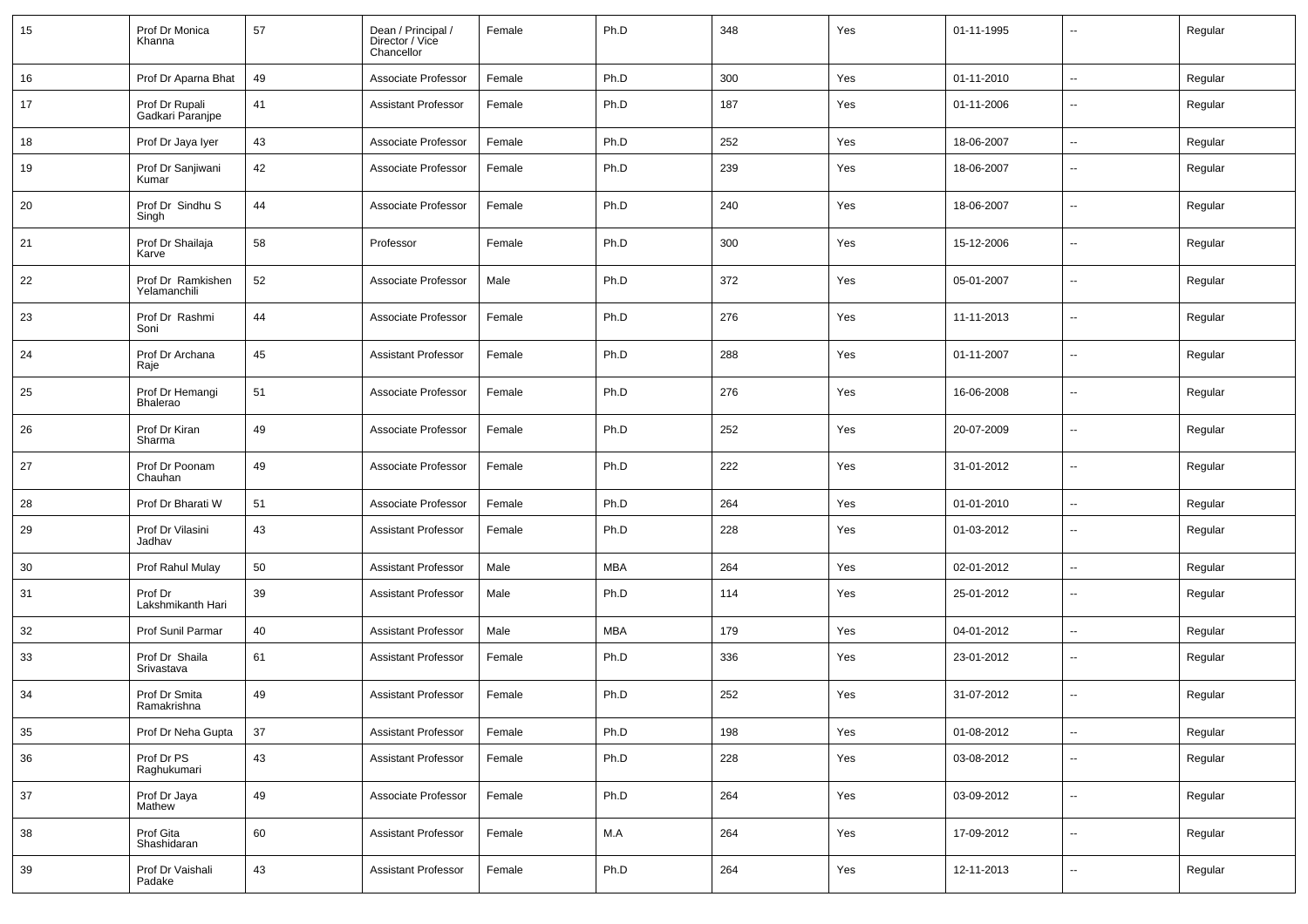| 40 | Prof Dr Abha<br>Wankhede        | 48 | <b>Assistant Professor</b> | Female | Ph.D        | 288 | Yes | 18-11-2013 | $\sim$                   | Regular             |
|----|---------------------------------|----|----------------------------|--------|-------------|-----|-----|------------|--------------------------|---------------------|
| 41 | Prof Harnesh<br>Makhija         | 35 | <b>Assistant Professor</b> | Male   | <b>MBA</b>  | 138 | Yes | 07-08-2012 | $\sim$                   | Regular             |
| 42 | Prof Dr Shiji Lyndon            | 39 | <b>Assistant Professor</b> | Female | Ph.D        | 196 | Yes | 01-08-2014 | $\sim$                   | Regular             |
| 43 | Prof Dr Sonali<br>Senapati      | 42 | <b>Assistant Professor</b> | Female | Ph.D        | 180 | Yes | 01-08-2014 | ۰.                       | Regular             |
| 44 | Prof Sangeetha<br>Rajesh        | 41 | <b>Assistant Professor</b> | Female | <b>MCA</b>  | 168 | Yes | 07-08-2014 | --                       | Regular             |
| 45 | Prof Dr Kirti<br>Wankhede       | 45 | <b>Assistant Professor</b> | Female | Ph.D        | 252 | Yes | 08-08-2014 | $\overline{a}$           | Regular             |
| 46 | Prof Dr Prerna<br>Mahindroo     | 34 | <b>Assistant Professor</b> | Female | Ph.D        | 120 | Yes | 01-02-2013 | $\overline{\phantom{a}}$ | Regular             |
| 47 | Prof Dr Shweta Dixit            | 41 | Associate Professor        | Female | Ph.D        | 216 | Yes | 17-11-2014 | $\overline{\phantom{a}}$ | Regular             |
| 48 | Prof Ralston<br>Rajvaidya       | 37 | Assistant Professor        | Male   | <b>PGDM</b> | 192 | Yes | 19-11-2012 | $\sim$                   | Regular             |
| 49 | Prof Dr Krupa Rai               | 36 | <b>Assistant Professor</b> | Female | Ph.D        | 136 | Yes | 15-02-2013 | $\sim$                   | Regular             |
| 50 | Prof B Rekha<br>Bairavarasu     | 63 | <b>Assistant Professor</b> | Female | <b>PGDM</b> | 480 | Yes | 01-02-2003 | --                       | Adhoc / Contractual |
| 51 | Prof C P Joshi                  | 75 | Professor                  | Male   | <b>MBA</b>  | 192 | Yes | 12-01-2005 | $\overline{a}$           | Adhoc / Contractual |
| 52 | Prof Dr Karamchetti<br>Bhargavi | 54 | Associate Professor        | Female | Ph.D        | 264 | Yes | 16-01-2007 | --                       | Regular             |
| 53 | Prof Dr Pankaj<br>Trivedi       | 58 | Professor                  | Male   | Ph.D        | 408 | Yes | 26-10-2009 | $\overline{a}$           | Regular             |
| 54 | Prof Dr Pramod<br>Shetty        | 57 | Professor                  | Male   | Ph.D        | 420 | Yes | 16-06-2008 | $\overline{a}$           | Regular             |
| 55 | Prof Dr J S Lamba               | 71 | Professor                  | Male   | Ph.D        | 540 | Yes | 12-09-2009 | $\overline{\phantom{a}}$ | Adhoc / Contractual |
| 56 | Prof Isaac Jacob                | 68 | Professor                  | Male   | <b>MBA</b>  | 528 | Yes | 03-07-2007 | $\sim$                   | Adhoc / Contractual |
| 57 | Prof Dr SNV<br>Sivakumar        | 56 | Professor                  | Male   | Ph.D        | 408 | Yes | 02-07-2012 | $\sim$                   | Regular             |
| 58 | Prof Dr<br>Davendranath G Jha   | 56 | Professor                  | Male   | Ph.D        | 396 | Yes | 16-05-2000 | $\overline{\phantom{a}}$ | Regular             |
| 59 | Prof Dr Asha<br>Prasuna         | 58 | Professor                  | Female | Ph.D        | 372 | Yes | 01-07-2013 | $\sim$                   | Regular             |
| 60 | Prof Dr Preeti S<br>Rawat       | 53 | Professor                  | Female | Ph.D        | 276 | Yes | 18-06-2007 | $\sim$                   | Regular             |
| 61 | Prof Dr Radha Iyer              | 57 | Professor                  | Female | Ph.D        | 386 | Yes | 01-02-2003 | $\sim$                   | Regular             |
| 62 | Prof Dr Vandana T<br>Khanna     | 44 | Professor                  | Female | Ph.D        | 283 | Yes | 16-12-2005 | Ξ.                       | Regular             |
| 63 | Prof Dr Shalini<br>Talwar       | 48 | Associate Professor        | Female | Ph.D        | 300 | Yes | 07-10-2013 | Ξ.                       | Regular             |
| 64 | Prof Dr N S<br>Nilakantan       | 69 | Associate Professor        | Male   | Ph.D        | 540 | Yes | 16-01-2007 | u.                       | Adhoc / Contractual |
| 65 | Prof Dr Anjali<br>Chopra        | 43 | Other                      | Female | Ph.D        | 252 | Yes | 01-12-2017 | --                       | Adhoc / Contractual |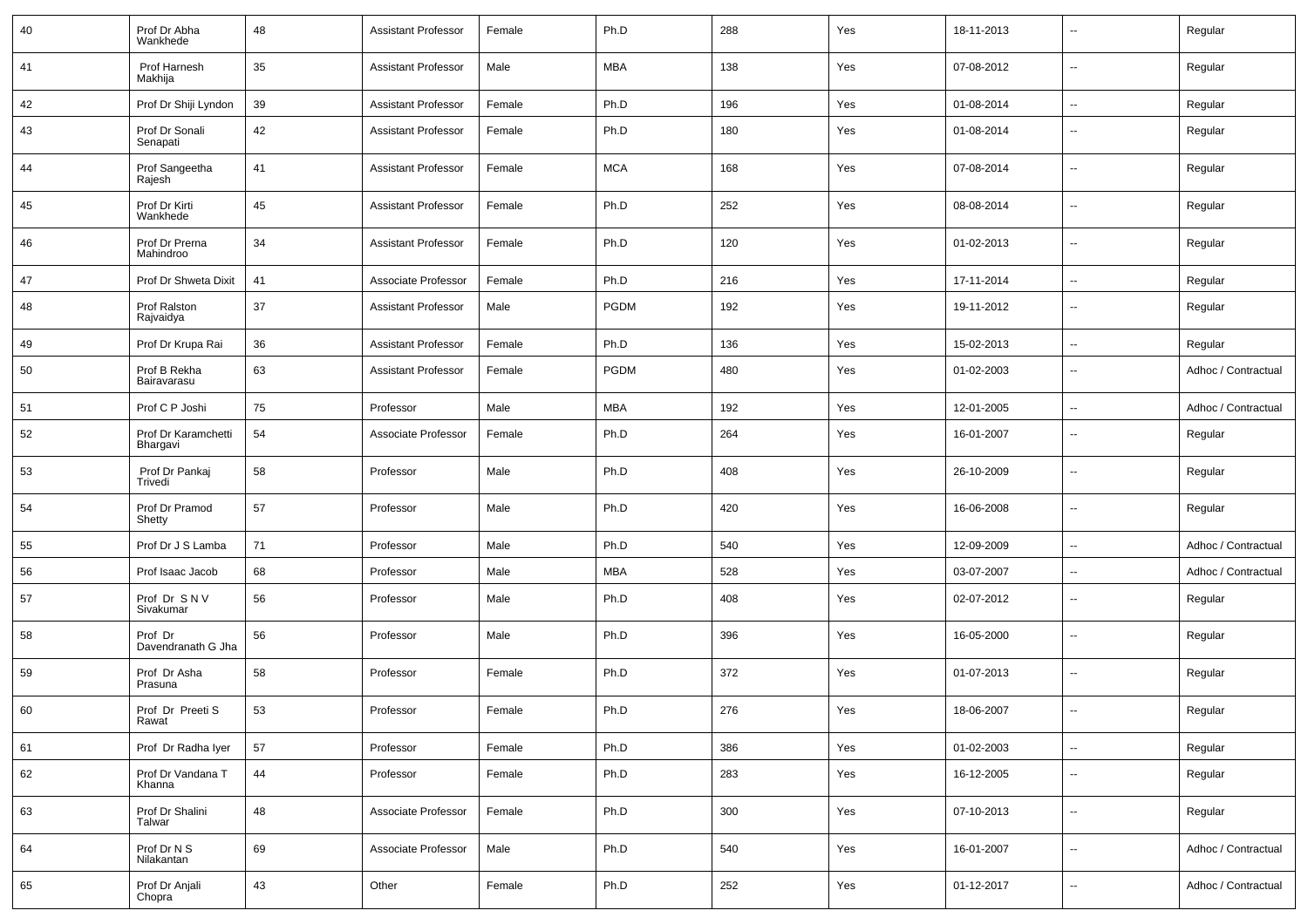| 66 | Prof Hitesh Punjabi               | 41 | <b>Assistant Professor</b> | Male   | <b>MBA</b>    | 216 | Yes | 01-12-2017 | $\overline{\phantom{a}}$ | Regular             |
|----|-----------------------------------|----|----------------------------|--------|---------------|-----|-----|------------|--------------------------|---------------------|
| 67 | Prof Milind Gawai                 | 44 | <b>Assistant Professor</b> | Male   | M.A           | 240 | Yes | 15-01-2018 | --                       | Regular             |
| 68 | Prof Sudarshan<br>Sirsat          | 34 | <b>Assistant Professor</b> | Male   | <b>MCA</b>    | 126 | Yes | 17-01-2018 | $\overline{\phantom{a}}$ | Regular             |
| 69 | Prof Dr Satyendra<br>Upadhyay     | 49 | <b>Assistant Professor</b> | Male   | Ph.D          | 336 | Yes | 09-03-2018 | --                       | Regular             |
| 70 | Prof Dr Megha<br>Gupta            | 33 | <b>Assistant Professor</b> | Female | Ph.D          | 51  | Yes | 09-10-2017 | $\overline{\phantom{a}}$ | Regular             |
| 71 | Prof Dr Dimple Kaul               | 46 | <b>Assistant Professor</b> | Female | Ph.D          | 192 | Yes | 01-11-2017 | $\overline{\phantom{a}}$ | Regular             |
| 72 | Prof Dr Shrabani<br>Bhattacharjee | 39 | <b>Assistant Professor</b> | Male   | Ph.D          | 91  | Yes | 20-11-2017 | $\overline{\phantom{a}}$ | Regular             |
| 73 | Prof Aparna Pandey                | 51 | Other                      | Male   | PGDBM         | 156 | Yes | 03-01-2018 | $\overline{a}$           | Adhoc / Contractual |
| 74 | Prof Suvechcha<br>Sengupta        | 31 | Other                      | Female | M.Sc.         | 42  | Yes | 17-06-2019 | --                       | Adhoc / Contractual |
| 75 | Prof Dr Brajesh<br>Bolia          | 49 | Associate Professor        | Male   | Ph.D          | 264 | Yes | 01-02-2010 | $\overline{a}$           | Regular             |
| 76 | Prof Ravindra Baliga              | 54 | <b>Assistant Professor</b> | Male   | <b>PGDM</b>   | 357 | Yes | 13-01-2014 | $\overline{\phantom{a}}$ | Regular             |
| 77 | Prof Alok Jani                    | 35 | Other                      | Male   | <b>MBA</b>    | 84  | Yes | 20-06-2019 | $\overline{\phantom{a}}$ | Visiting            |
| 78 | Prof Ankur Mehta                  | 38 | Other                      | Male   | <b>MBA</b>    | 22  | Yes | 07-09-2020 | $\overline{\phantom{a}}$ | Visiting            |
| 79 | Prof Anuj Dalal                   | 37 | Other                      | Male   | <b>MBA</b>    | 33  | Yes | 26-10-2020 | --                       | Visiting            |
| 80 | Prof Anusha<br>Ramanathan         | 41 | Other                      | Female | <b>MBA</b>    | 58  | Yes | 27-06-2017 | $\overline{\phantom{a}}$ | Visiting            |
| 81 | Prof Aparna Rao                   | 53 | Other                      | Female | <b>MBA</b>    | 39  | Yes | 26-06-2019 | $\overline{\phantom{a}}$ | Visiting            |
| 82 | Prof Archana<br>Chandrabhanu      | 36 | Other                      | Female | <b>MBA</b>    | 33  | Yes | 09-08-2020 | --                       | Visiting            |
| 83 | Prof Ashok<br>Bharadwaj           | 62 | Other                      | Male   | <b>MBA</b>    | 116 | Yes | 10-07-2018 | $\overline{\phantom{a}}$ | Visiting            |
| 84 | Prof Asim Mehta                   | 41 | Other                      | Male   | CA            | 48  | Yes | 08-07-2019 | $\overline{a}$           | Visiting            |
| 85 | Prof Balachandran V               | 71 | Other                      | Male   | <b>MMS</b>    | 192 | Yes | 07-07-2015 | $\overline{\phantom{a}}$ | Visiting            |
| 86 | Prof Bawa TP Singh                | 77 | Other                      | Male   | B.E           | 288 | Yes | 10-07-2012 | $\overline{\phantom{a}}$ | Visiting            |
| 87 | Prof Sreedharan<br>Chakravarthy   | 75 | Other                      | Male   | CA            | 276 | Yes | 12-08-2013 | $\overline{\phantom{a}}$ | Visiting            |
| 88 | Prof Chandravadan<br>Gotriyal     | 46 | Assistant Professor        | Male   | Ph.D          | 222 | Yes | 10-07-2015 | $\overline{\phantom{a}}$ | Visiting            |
| 89 | Prof Charvi Parikh                | 52 | <b>Assistant Professor</b> | Female | <b>MCA</b>    | 248 | Yes | 17-08-2017 | н.                       | Visiting            |
| 90 | Prof Chinmay Palkar               | 30 | <b>Assistant Professor</b> | Male   | <b>MCA</b>    | 72  | Yes | 17-08-2018 | $\sim$                   | Visiting            |
| 91 | Prof Chirag<br>Mediratta          | 32 | <b>Assistant Professor</b> | Male   | <b>B.Tech</b> | 72  | Yes | 10-07-2019 | $\sim$                   | Visiting            |
| 92 | Prof Chirag Shah                  | 39 | <b>Assistant Professor</b> | Male   | Ph.D          | 108 | Yes | 11-09-2017 | $\sim$                   | Visiting            |
| 93 | Prof Chithur Devaraj              | 62 | <b>Assistant Professor</b> | Male   | Ph.D          | 108 | Yes | 07-08-2017 | $\overline{\phantom{a}}$ | Visiting            |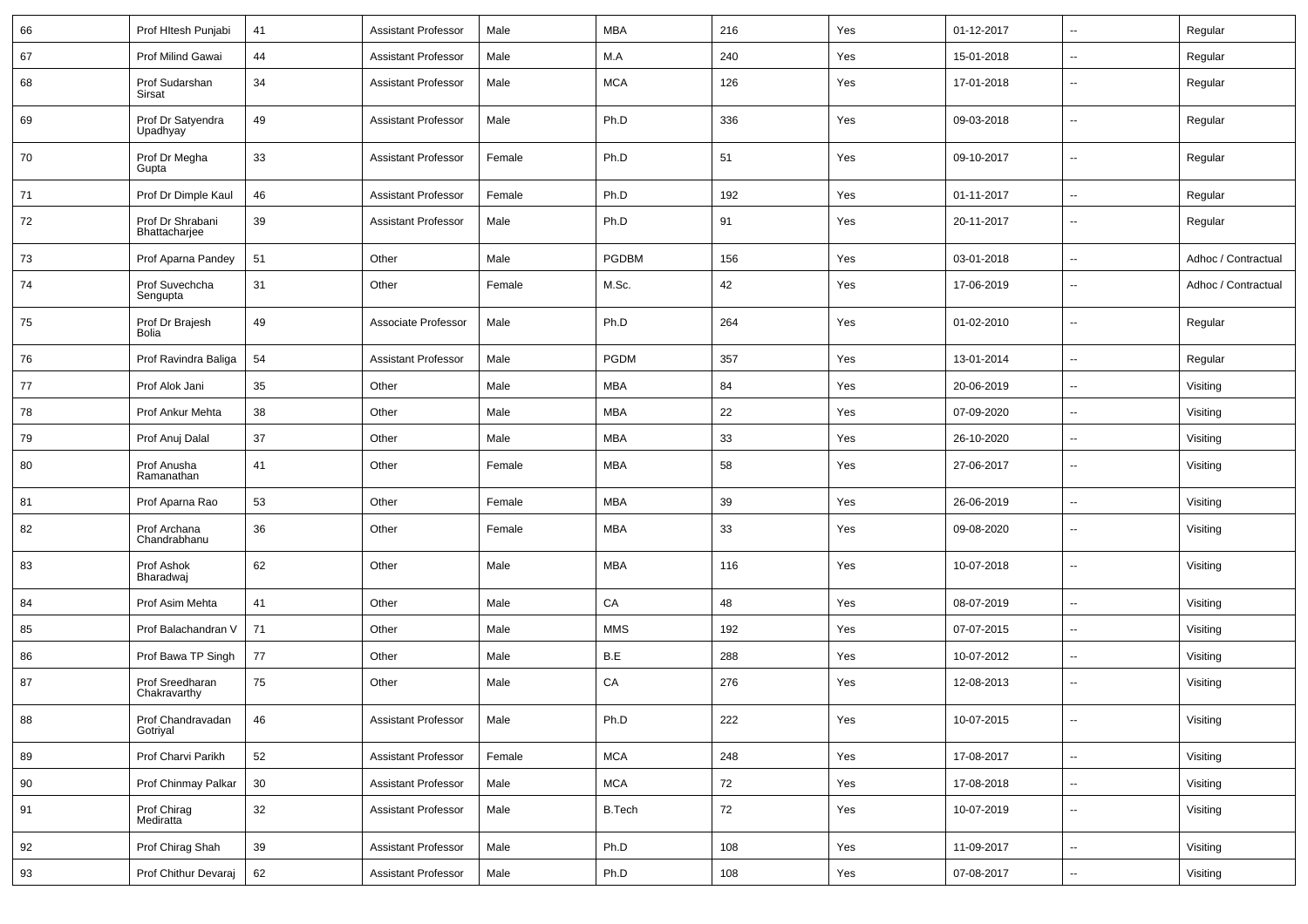| 94  | Prof Deepak Gupta            | 38 | <b>Assistant Professor</b> | Male   | <b>MBA</b>       | 104   | Yes                           | 19-09-2019 | $\overline{a}$           | Visiting |
|-----|------------------------------|----|----------------------------|--------|------------------|-------|-------------------------------|------------|--------------------------|----------|
| 95  | Prof Dipika Attavar          | 33 | Assistant Professor        | Female | M.A              | 90    | Yes                           | 19-10-2016 | $\mathbf{u}$             | Visiting |
| 96  | Prof G S Baveja              | 71 | <b>Assistant Professor</b> | Male   | B.E              | 222   | Yes                           | 14-01-2015 |                          | Visiting |
| 97  | Prof Gita Kumta              | 73 | <b>Assistant Professor</b> | Female | Ph.D             | 98    | Yes                           | 17-10-2017 |                          | Visiting |
| 98  | Prof Gitesh Chavan           | 43 | Assistant Professor        | Male   | <b>MBA</b>       | 76    | Yes                           | 21-01-2018 | $\overline{\phantom{a}}$ | Visiting |
| 99  | Prof Guruprasad<br>Kuppu Rao | 56 | <b>Assistant Professor</b> | Male   | PGDPTE           | 134   | Yes                           | 19-02-2014 | $\overline{\phantom{a}}$ | Visiting |
| 100 | Prof Harish Rijhwani         | 41 | <b>Assistant Professor</b> | Male   | B.E              | 88    | Yes                           | 22-11-2017 |                          | Visiting |
| 101 | Prof Hitesh Motwani          | 34 | Assistant Professor        | Male   | <b>MMM</b>       | 164   | Yes                           | 04-08-2014 |                          | Visiting |
| 102 | Prof Jacqueline<br>Mundkur   | 56 | Assistant Professor        | Female | MBA              | 168   | Yes                           | 23-11-2017 | $\sim$                   | Visiting |
| 103 | Prof Jagdeep<br>Sharma       | 50 | Assistant Professor        | Male   | <b>PGDBA</b>     | 220   | Yes                           | 14-07-2016 | $\mathbf{u}$             | Visiting |
| 104 | Prof Jaydev<br>Shrotriya     | 66 | Assistant Professor        | Male   | B.E              | 250   | Yes                           | 19-02-2016 | $\sim$                   | Visiting |
| 105 | Prof Joginder Nanda          | 67 | Assistant Professor        | Male   | B.E              | 156   | Yes                           | 15-10-2018 | $\mathbf{u}$             | Visiting |
| 106 | Prof Kalaiselvan G           | 65 | <b>Assistant Professor</b> | Male   | PGDBA            | 122   | Yes                           | 07-01-2015 | --                       | Visiting |
| 107 | Prof Lalit Dabholkar         | 48 | <b>Assistant Professor</b> | Male   | <b>MMS</b>       | 136   | Yes                           | 24-08-2018 |                          | Visiting |
| 108 | Prof Lata<br>Ghanshamnani    | 47 | <b>Assistant Professor</b> | Female | <b>MBBS</b>      | 192   | Yes                           | 07-01-2019 | $\overline{\phantom{a}}$ | Visiting |
| 109 | Prof Love Tandon             | 60 | <b>Assistant Professor</b> | Male   | <b>PGDBA</b>     | 180   | Yes                           | 07-09-2016 | $\mathbf{u}$             | Visiting |
| 110 | Prof Mamatha<br>Shetty       | 49 | <b>Assistant Professor</b> | Female | Ph.D             | 122   | Yes                           | 08-01-2018 |                          | Visiting |
| 111 | Prof Mangesh<br>Pednekar     | 46 | <b>Assistant Professor</b> | Male   | Ph.D             | 132   | Yes                           | 23-01-2017 |                          | Visiting |
| 112 | Prof Manish Pathak           | 46 | <b>Assistant Professor</b> | Male   | <b>MMM</b>       | 144   | Yes                           | 07-01-2019 | $\overline{\phantom{a}}$ | Visiting |
| 113 | Prof Meena Barot             | 49 | <b>Assistant Professor</b> | Female | <b>MMM</b>       | 144   | Yes                           | 01-04-2019 |                          | Visiting |
| 114 | Prof Milind Soman            | 58 | <b>Assistant Professor</b> | Male   | <b>MMS</b>       | 71    | Yes                           | 26-12-2018 | $\sim$                   | Visiting |
| 115 | Prof Milind Sathe            | 60 | <b>Assistant Professor</b> | Male   | <b>B.Pharm</b>   | 124   | Yes                           | 07-01-2019 | $\overline{\phantom{a}}$ | Visiting |
| 116 | Prof Mona Kothari            | 48 | <b>Assistant Professor</b> | Female | PGDBM            | 124   | Yes                           | 14-03-2019 | $\mathbf{u}$             | Visiting |
| 117 | Prof Mubin Khan              | 53 | <b>Assistant Professor</b> | Male   | $\textsf{MMS}{}$ | $144$ | $\operatorname{\mathsf{Yes}}$ | 21-01-2019 |                          | Visiting |
| 118 | Prof Mukund<br>Kulkarni      | 47 | Assistant Professor        | Male   | <b>MBBS</b>      | 184   | Yes                           | 21-10-2019 | $\sim$                   | Visiting |
| 119 | Prof Naimesh<br>Tungare      | 55 | Assistant Professor        | Male   | <b>MBA</b>       | 89    | Yes                           | 07-01-2019 | $\sim$                   | Visiting |
| 120 | Prof Neha<br>Deshmukh        | 38 | <b>Assistant Professor</b> | Female | <b>MBA</b>       | 24    | Yes                           | 15-07-2020 | $\overline{\phantom{a}}$ | Visiting |
| 121 | Prof Neha Sajnani            | 60 | <b>Assistant Professor</b> | Female | <b>LLM</b>       | 34    | Yes                           | 15-02-2019 | $\sim$                   | Visiting |
| 122 | Prof Neil Sequeira           | 51 | Assistant Professor        | Male   | MBA              | 84    | Yes                           | 13-03-2019 | $\sim$                   | Visiting |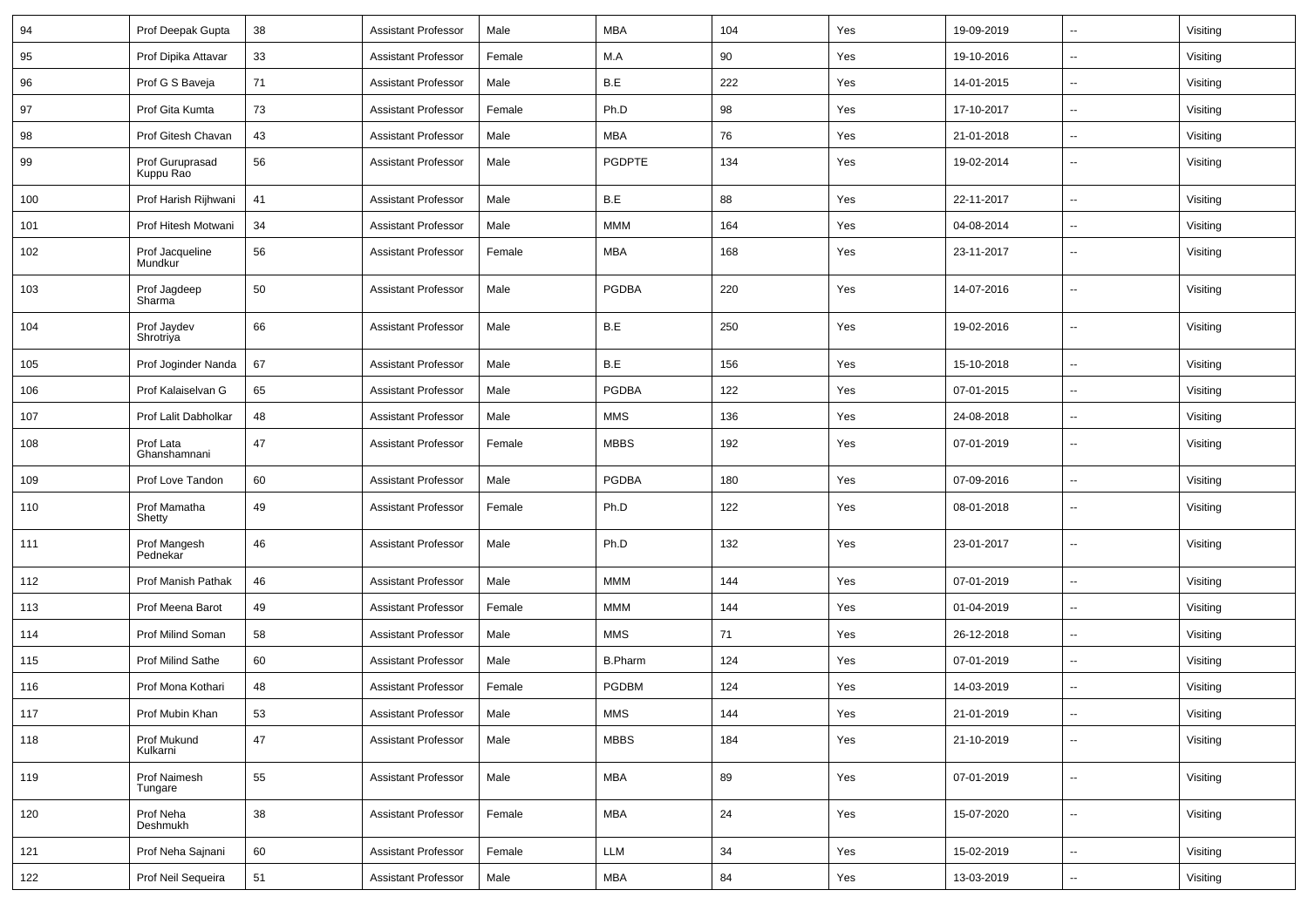| 123 | Prof Niraj Mankad                | 49     | Assistant Professor        | Male   | MBA                    | 49  | Yes | 20-02-2019 | $\mathbf{u}$             | Visiting |
|-----|----------------------------------|--------|----------------------------|--------|------------------------|-----|-----|------------|--------------------------|----------|
| 124 | Prof Omar<br>Mohammad            | 58     | <b>Assistant Professor</b> | Male   | <b>MMM</b>             | 44  | Yes | 16-04-2019 | --                       | Visiting |
| 125 | Prof Pathik Shah                 | 43     | Assistant Professor        | Male   | MBA                    | 80  | Yes | 11-02-2019 | $\overline{\phantom{a}}$ | Visiting |
| 126 | Prof Pradip Mitra                | 73     | <b>Assistant Professor</b> | Male   | <b>B.Tech</b>          | 274 | Yes | 06-02-2019 | $\overline{\phantom{a}}$ | Visiting |
| 127 | Prof Pragya Gaur                 | 36     | Assistant Professor        | Female | <b>PGDBM</b>           | 38  | Yes | 07-02-2019 | $\overline{\phantom{a}}$ | Visiting |
| 128 | <b>Prof Pranjal Muley</b>        | 50     | <b>Assistant Professor</b> | Female | Ph.D                   | 34  | Yes | 15-02-2019 |                          | Visiting |
| 129 | Prof Prantika Ray                | 28     | <b>Assistant Professor</b> | Female | Ph.D                   | 12  | Yes | 11-03-2020 | $\sim$                   | Visiting |
| 130 | Prof Prashant<br>Narayan Laghate | 55     | Assistant Professor        | Male   | <b>MMS</b>             | 162 | Yes | 28-02-2020 | $\overline{\phantom{a}}$ | Visiting |
| 131 | Prof Premkumar P                 | 55     | <b>Assistant Professor</b> | Male   | M.Sc.                  | 212 | Yes | 02-03-2020 | $\sim$                   | Visiting |
| 132 | Prof Priyanka Dixit              | 35     | <b>Assistant Professor</b> | Female | Ph.D                   | 22  | Yes | 15-07-2020 |                          | Visiting |
| 133 | Prof Purushottam<br>Nivaskar     | 51     | <b>Assistant Professor</b> | Male   | <b>MBA</b>             | 217 | Yes | 16-03-2020 | $\overline{\phantom{a}}$ | Visiting |
| 134 | Prof Rajan<br>Gunabalan          | 48     | <b>Assistant Professor</b> | Male   | LLM                    | 174 | Yes | 10-06-2019 | --                       | Visiting |
| 135 | Prof Ramkishor<br>Pandey         | 39     | <b>Assistant Professor</b> | Male   | MHA(Hospital<br>Admin) | 79  | Yes | 04-02-2020 | $\overline{\phantom{a}}$ | Visiting |
| 136 | <b>Prof Ratish Shetty</b>        | 33     | <b>Assistant Professor</b> | Male   | <b>MCS</b>             | 72  | Yes | 26-02-2020 | $\overline{\phantom{a}}$ | Visiting |
| 137 | Prof Rohit Onkar                 | 33     | Assistant Professor        | Male   | MBA                    | 36  | Yes | 07-08-2019 | $\overline{\phantom{a}}$ | Visiting |
| 138 | Prof Ruta Patel                  | 43     | <b>Assistant Professor</b> | Female | <b>MMS</b>             | 174 | Yes | 13-02-2019 | --                       | Visiting |
| 139 | Prof Sachin J<br>Parekh          | 44     | <b>Assistant Professor</b> | Male   | <b>B.Pharm</b>         | 162 | Yes | 17-08-2020 | $\overline{\phantom{a}}$ | Visiting |
| 140 | Prof Sailakshami<br>Rao Chhapgar | 45     | <b>Assistant Professor</b> | Female | MMM                    | 112 | Yes | 17-02-2020 | $\overline{a}$           | Visiting |
| 141 | Prof Sanjay<br>Dalsania          | 41     | <b>Assistant Professor</b> | Male   | <b>MBBS</b>            | 72  | Yes | 10-02-2020 | $\mathbf{u}$             | Visiting |
| 142 | Prof Sanjay Kudi                 | 55     | <b>Assistant Professor</b> | Male   | B.Sc.                  | 292 | Yes | 18-02-2020 | $\overline{a}$           | Visiting |
| 143 | Prof Sanjay Bhatia               | 57     | Assistant Professor        | Male   | <b>MMS</b>             | 192 | Yes | 05-02-2020 | $\mathbf{u}$             | Visiting |
| 144 | Prof Sanjiv Dandona              | 64     | <b>Assistant Professor</b> | Male   | CA                     | 266 | Yes | 13-08-2020 | $\overline{\phantom{a}}$ | Visiting |
| 145 | Prof Sanjiv Sarin                | 66     | <b>Assistant Professor</b> | Male   | MBA                    | 246 | Yes | 19-08-2020 |                          | Visiting |
| 146 | Prof Shafa<br>Mukadam            | 29     | <b>Assistant Professor</b> | Female | <b>MBA</b>             | 57  | Yes | 12-08-2020 | $\overline{\phantom{a}}$ | Visiting |
| 147 | Prof Shreya Shah                 | $32\,$ | <b>Assistant Professor</b> | Female | M.A                    | 60  | Yes | 18-09-2020 | $\overline{\phantom{a}}$ | Visiting |
| 148 | Prof Sofia Erika                 | 33     | <b>Assistant Professor</b> | Female | <b>MBA</b>             | 67  | Yes | 03-03-2020 | $\sim$                   | Visiting |
| 149 | Prof Srikanth<br>Pasham          | 53     | <b>Assistant Professor</b> | Male   | PGDBA                  | 112 | Yes | 27-02-2020 | $\sim$                   | Visiting |
| 150 | Prof Subhankar Roy               | 49     | <b>Assistant Professor</b> | Male   | <b>MBA</b>             | 106 | Yes | 21-08-2020 | $\sim$                   | Visiting |
| 151 | Prof Sudha Agrawal               | 46     | <b>Assistant Professor</b> | Female | CA                     | 84  | Yes | 20-11-2019 | $\overline{\phantom{a}}$ | Visiting |